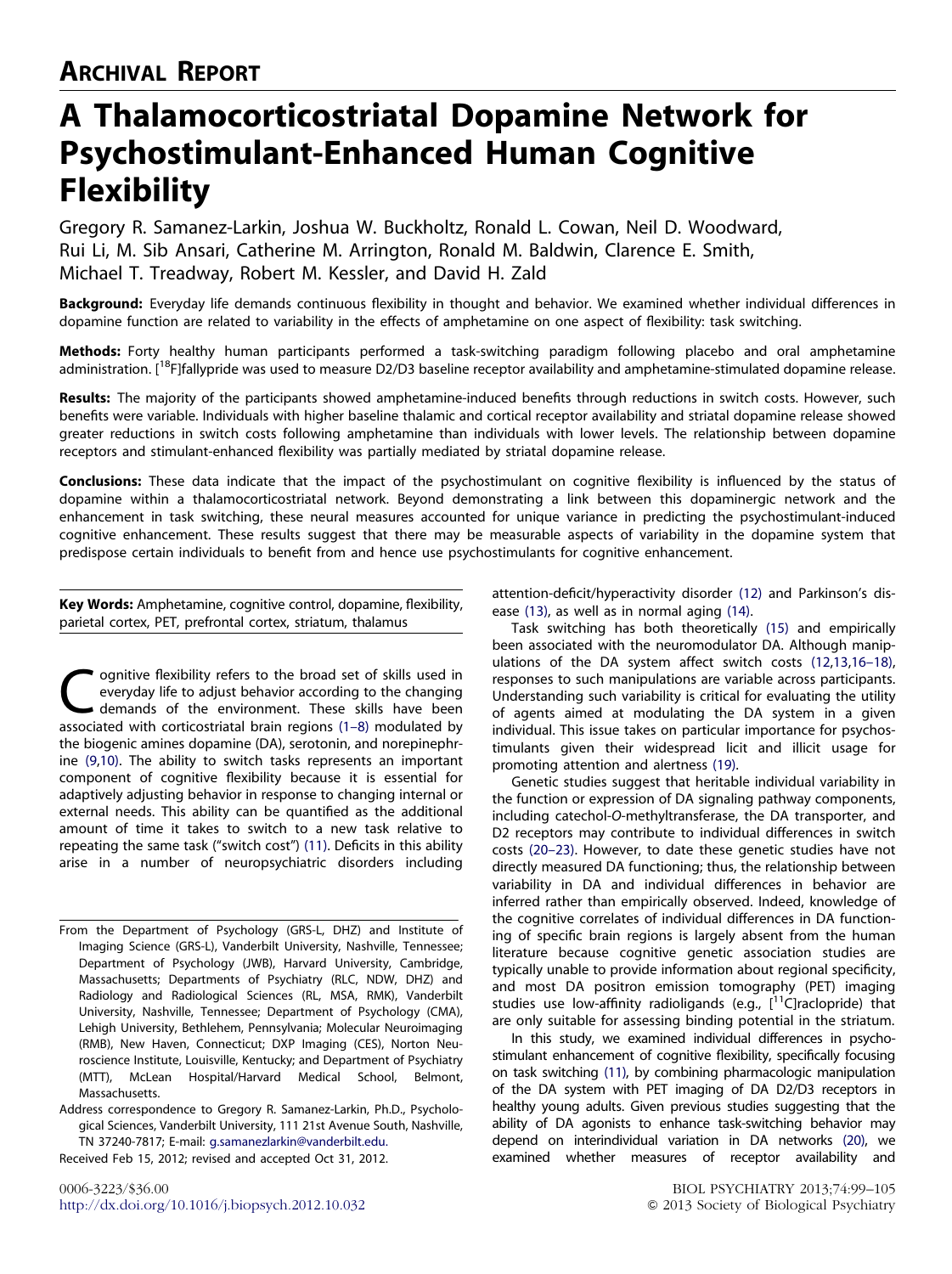psychostimulant-induced DA release predict individual differences in the cognitive benefits of amphetamine (d-AMPH) administration.

## Methods and Materials

## Participants

Forty neurologically and psychiatrically healthy right-handed adult human participants (mean age  $= 22.4$ , range 18-33; 21 men, 19 women) with estimated IQ greater than 80 and no history of substance abuse were studied as part of an ongoing investigation of individual differences in striatal and extrastriatal DA release. All participants provided written informed consent approved by the Vanderbilt University Institutional Review Board. Female participants were studied during the early follicular phase of their menstrual cycle. Full screening and study eligibility details are provided in Supplement 1.

#### Task Switching

All participants completed a classic task-switching paradigm [\(24\)](#page-6-0) (Figure S1 in Supplement 1). The task included predictable switches on every other trial (see Methods in Supplement 1 for more details). There were 352 trials per session. Switch costs were calculated as the difference between the average reaction time on switch trials (magnitude to odd–even; odd–even to magnitude) and the average reaction time on repetition trials (odd–even to odd–even; magnitude to magnitude) collapsing across two responseto-stimulus intervals (see Results in Supplement 1 for details).

Participants completed one round of the switch task (352 trials) on placebo and a second round (352 trials) on a .43 mg/kg oral dose of d-AMPH. Participants performed the task approximately 90 minutes after ingesting the drug and before entering the PET scanner. This time delay was selected as the likely peak time for observing behavioral effects of the drug. We selected d-AMPH as the pharmacologic agent because of its widespread use (both licit and illicit) as a cognitive enhancer and its ability to stimulate DA release in a manner that reliably displaces our radiotracer,  $[18F]$ fallypride. It is this latter property that allows us to measure individual differences in DA responses to d-AMPH in both striatal and extrastriatal regions [\(25\).](#page-6-0) The sessions were separated by an average of 18.5 days (SD = 19.8, range = 1–85). Number of days between sessions was uncorrelated with changes from placebo to d-AMPH for both mean reaction time,  $r = .08$ ,  $p = .61$ , and switch cost,  $r = .05$ ,  $p = .77$ . Basic speed of processing and motor measures were also collected during both the placebo and d-AMPH sessions and included digit symbol coding, symbol search, finger tapping, and toe tapping to ensure that observations were specific to task switching and did not reflect simple psychomotor processing speed. A subset of 10 of these participants completed two rounds of the task (separated by the same number of days as their original two sessions) several years later to estimate the effect of task repetition in the absence of a drug (see Results in Supplement 1). This follow-up was conducted 4–5 years after the tasks were completed the first time, so it is unlikely that any initial exposure to the task carried over across this interval. An additional, separate sample of 10 healthy young adults (aged [21–30](#page-6-0)) performed the task twice but did not receive d-AMPH or undergo PET imaging (see Results in Supplement 1).

## PET Acquisition and Preprocessing

All PET images were acquired using [<sup>18</sup>F]fallypride. Unlike other D2/D3 ligands, [<sup>18</sup>F]fallypride allows stable estimates of D2/ D3 binding in both striatal and extrastriatal regions [\(26,27\)](#page-6-0) with high test–retest reliability (see Methods in Supplement 1 for more details). Protocols for PET image acquisition and analysis were derived from a larger ongoing study and have been previously published [\(26,28,29\)](#page-6-0).

Participants received two PET scans using [<sup>18</sup>F]fallypride. The first scan was a baseline placebo scan; the second scan was performed while the participant received a d-AMPH challenge. PET imaging was performed on a GE Discovery LS scanner (GE, Milwaukee, Wisconsin) located at Vanderbilt University Medical Center that was upgraded to a Discovery STE system (GE) during the course of the study (10 participants on LS, 30 participants on STE). All participants received their baseline and d-AMPH scans on the same scanner. Prior analyses with the same data set reveal no significant differences between scanners [\(28\)](#page-6-0). Nevertheless, scanner was included here as a covariate in all analyses. Following reconstruction both scanners had similar in-plane and through-plane resolution. [<sup>18</sup>F]fallypride was produced in the radiochemistry laboratory attached to the PET unit, following synthesis and quality control procedures described in U.S. Food and Drug Administration Investigational New Drug application [\(30\).](#page-6-0) Scans were timed to start 3 hours after .43 mg/kg oral d-AMPH administration, which was timed to coincide with the period of peak plasma d-AMPH. 3-D emission acquisition scans were performed following a 5.0 mCi slow bolus injection of [<sup>18</sup>F]fallypride (specific activity >3,000 Ci/mmol). Serial scans were started simultaneously with the bolus injection of  $[18F]$ fallypride and were obtained for approximately 3.5 hours, with two 15-minute breaks for participant comfort. Computed tomography transmission scans were collected for attenuation correction before each of the three emission scans.

Each participant's serial PET scans were first corrected for motion across scanning periods and then coregistered to the participant's structural T1-weighted magnetic resonance (MR) image (see Supplement 1 for MR imaging details). Regional D2/D3 binding potential, nondisplaceable ( $BP<sub>ND</sub>$ ) was calculated on a voxelwise basis using the full reference region method [\(31\),](#page-6-0) with cerebellum chosen as the reference region because of its relative lack of D2/D3 receptors [\(32\)](#page-6-0). Using the full reference region method, we have shown near-perfect correlation ( $r = .99$ ) with modeled estimates using a metabolite-corrected plasma input function [\(33\).](#page-6-0) Although this approach is slower computationally than the simplified (three-parameter) tissue reference method, it robustly estimates the key variable of interest (binding potential), and we have observed excellent convergence of modeled fits in regions with both high and low DA D2/D3 receptor levels. Voxelwise kinetic modeling was executed using Interactive Data Language. Individual voxelwise images of percent-change in [<sup>18</sup>F]fallypride binding from placebo to d-AMPH (representing percent-change in DA release) were created by subtracting each participant's d-AMPH scan from their placebo scan and dividing the resulting imaging by the placebo scan.

## Individual Difference Analyses

Before the group analyses, a composite PET binding potential/ T1-weighted MR image was created for each participant and warped to Montreal Neurological Institute space. The transformation matrix from this warping was then applied to the binding potential maps to bring all participants' data into a common space. Individual difference analyses of the PET data were performed in SPM8 [\(http://www.fil.ion.ucl.ac.uk/spm/\)](http://www.fil.ion.ucl.ac.uk/spm/) by separately regressing participants' switch cost scores against their D2/D3 binding (placebo) and d-AMPH-induced DA release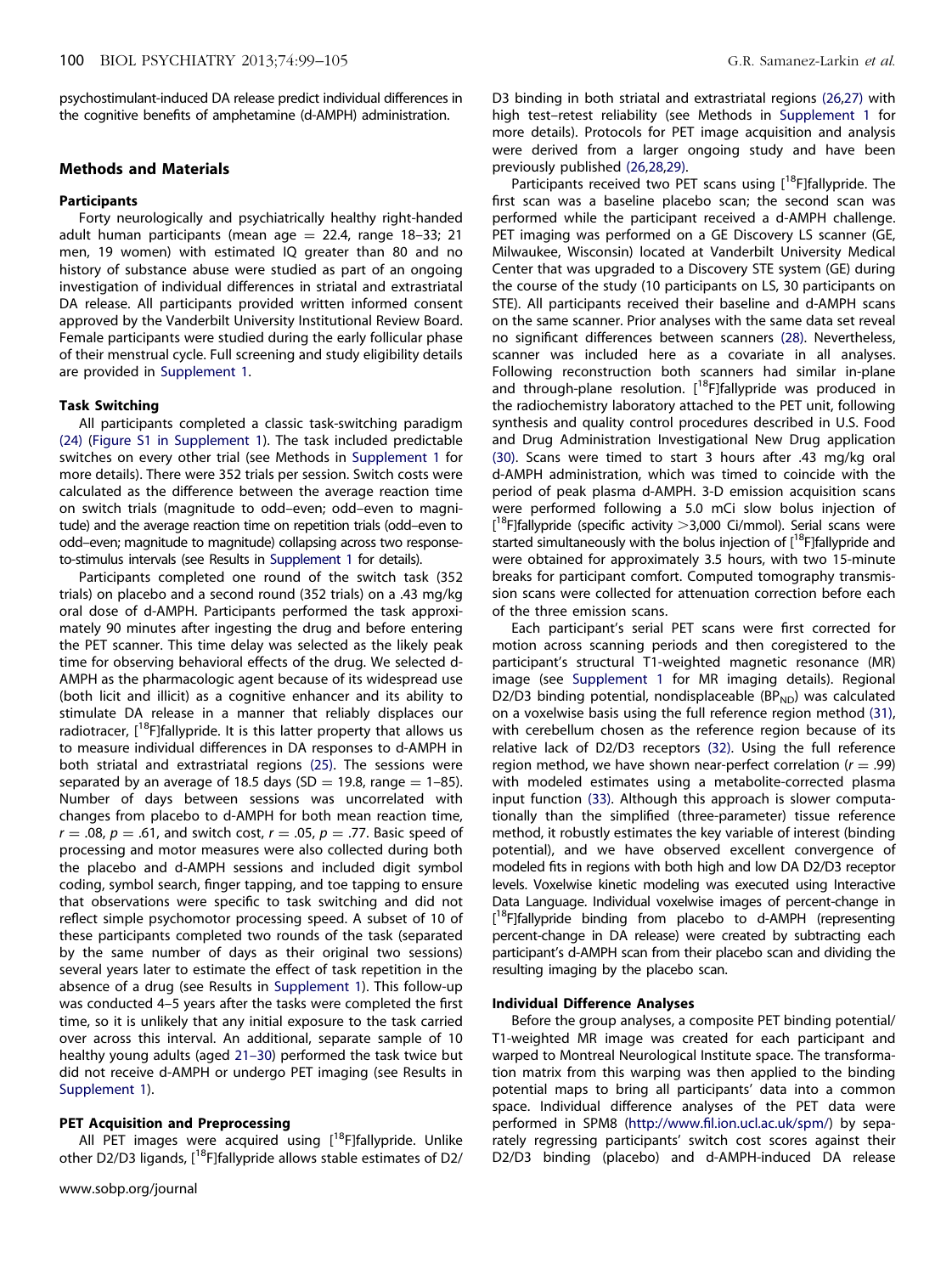

Figure 1. The behavioral measure of inflexibility (switch cost) was reduced with an oral dose of amphetamine (d-AMPH) for most participants. Gray line is unity line (placebo switch cost  $=$  d-AMPH switch cost).  $N = 40.$ 

(percent-change) images. In all cases, age, sex, and scanner were included as covariates. Statistical parametric maps were thresholded at a height of  $t > 3$ ; cluster threshold was set to 30 contiguous voxels. Only voxels within clusters surviving a cluster extent correction for multiple comparisons ( $p_{FDR}$  < .05) at this threshold are reported. The topologic false discovery rate default in SPM8 was used here, but the results are unchanged if the correction is changed to family-wise error rate.

#### Structural Equation Modeling

A structural equation model was used to illustrate the relationships between DA binding potential and release across a thalamic, cortical, and striatal network and their influence on d-AMPH-induced cognitive flexibility. For the latent variable, one of three paths to the manifest variables was fixed to an unstandardized coefficient of 1 during model fitting.

## Results

#### Behavioral Results

The majority of participants showed a behavioral benefit of d-AMPH. In addition to an overall decrease in mean reaction time under d-AMPH (744 msec,  $SD = 157$ ) compared with placebo (837 msec, SD  $=$  196), mean switch costs were also reduced under d-AMPH (210 msec,  $SD = 101$ ) compared with placebo (299 msec,  $SD = 115$ ). The average reduction in switch cost from placebo to d-AMPH (placebo – d-AMPH  $=$  89 msec, SD  $=$  89) was significant across the sample,  $t(39) = 6.32$ ,  $p < .0001$ . For comparison of switch costs under placebo and d-AMPH, see Figure 1. Additionally, the magnitude of the d-AMPH increase in cognitive flexibility was predicted by baseline switch costs,  $r = .53$ ,  $p < .001$ , such that individuals with larger switch costs under placebo showed greater behavior change.

## Neuroimaging Results

The behavioral increase in flexibility (i.e., average reduction in switch cost from placebo to d-AMPH) was also associated with baseline DA D2/D3 receptor availability (as indexed by [<sup>18</sup>F]fallypride binding potential, nondisplaceable:  $BP_{ND}$ ) in the lateral prefrontal cortex, left thalamus, and right inferior parietal lobule ( $p < .05$  whole-brain corrected). In each region, higher levels of  $BP<sub>ND</sub>$  were associated with larger d-AMPH-associated cognitive benefits (see Figure 2; Table S1 in Supplement 1). Increases in flexibility were also associated with DA release in the striatum  $(p < .05$  whole-brain corrected) as indexed by the change in [<sup>18</sup>F]fallypride BP<sub>ND</sub> following d-AMPH. Higher levels of DA release in anteromedial aspects of the caudate head were associated with larger cognitive benefits ([Figure 3](#page-3-0); Table S1 in Supplement 1). Although this cluster appears to extend into the white matter immediately anterior to the caudate, note that the spatial resolution of the PET data is much lower than the MR imaging template used as the underlay in the figures. No regions showed effects in



Figure 2. Increases in cognitive flexibility (reductions in switch cost) were associated with dopamine (DA) D2/D3 binding potential in the (A) lateral frontal cortex, (B) thalamus, and (C) parietal cortex. Scatterplot y axis is size of switch cost reduction from placebo to amphetamine in milliseconds (d-AMPH SC  $\Delta$ ). Scatterplot is displayed only as a sample depiction of effects to illustrate the absence of outliers. N = 40. BP<sub>ND</sub>, binding potential, nondisplaceable; R, right.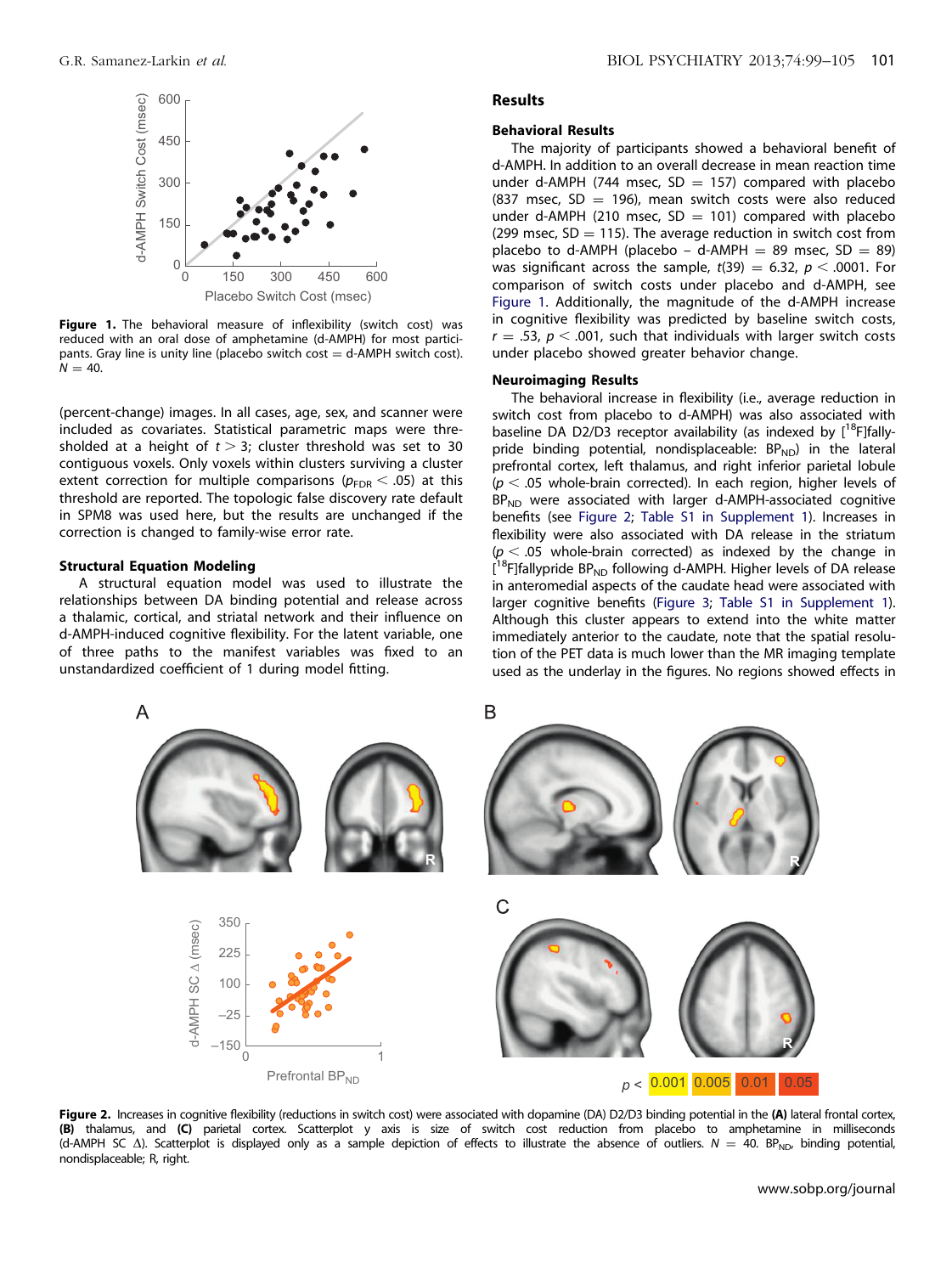<span id="page-3-0"></span>

Figure 3. Increases in cognitive flexibility (reductions in switch cost) were associated with dopamine (DA) release in the caudate. Scatterplot y axis is size of switch cost reduction from placebo to amphetamine in milliseconds (d-AMPH SC D). Scatterplot is displayed only as a sample depiction of effects to illustrate the absence of outliers.  $N = 40$ .

the opposite direction (i.e., negative correlation between  $BP_{ND}$ and cognitive benefit) at the whole-brain threshold. There were also no regions that were significantly associated with switch cost at baseline (placebo) at the cluster-corrected whole-brain threshold.

The associations between DA receptors and release in these regions and increased flexibility were specific and not simply a general cognitive or motor benefit. The relationships with baseline  $BP_{ND}$  and d-AMPH-induced release in these regions remained significantly associated with the d-AMPH behavioral benefit after controlling for performance on digit symbol coding, symbol search, finger tapping, or toe tapping tasks. The d-AMPH improvement in performance was significant for digit symbol coding,  $t(38) = 3.06$ ,  $p < .005$ , and symbol search,  $t(39) = 8.20$ ,  $p < .001$ , but nonsignificant for finger tapping,  $t(39) = 1.68$ ,  $p =$ .10, and toe tapping,  $t(39) = 1.53$ ,  $p = .13$ . Importantly, these basic measures of motor change post d-AMPH were not associated with changes in switch costs (all  $|r| < .19$ ,  $p > .26$ ).<br>Follow-un analyses also revealed that motor change measures Follow-up analyses also revealed that motor change measures were not significantly associated with prefrontal cortical  $BP<sub>ND</sub>$  (all  $|r| < .29$ ,  $p > .08$ ), parietal cortical  $BP_{ND}$  (all  $|r| < .26$ ,  $p > .12$ ), thalamic  $BP_{D}$ , (all  $|r| < .26$ ,  $p > .13$ ), or caudate DA release (all thalamic  $BP_{ND}$  (all  $|r| < .26$ ,  $p > .13$ ), or caudate DA release (all  $|r| < 15$ ,  $p > .36$ ). Eollow-up quadratic (inverted-U) effects were  $|r| <$  .15,  $p >$  .36). Follow-up quadratic (inverted-U) effects were<br>tested with data extracted from regions of interest in the lateral tested with data extracted from regions of interest in the lateral prefrontal cortex, parietal cortex, thalamus, and caudate. These measures of DA receptors (cortex, thalamus) and release (caudate) for each regions of interest were average  $BP_{ND}$  values across each cluster identified in the whole-brain analyses examining individual differences in the drug effect. All relationships were linear, with no evidence of an additional inverted-U relationship between the neural measures and behavior change in any of these regions.

Stepwise regression analyses examined whether the neural measures explained additional variance in predicting behavioral benefits of d-AMPH over baseline performance levels alone (Table 1). As reported earlier, in the first step placebo switch costs (i.e., baseline performance) explained a significant amount of variance in the d-AMPH behavioral benefit. For step two, a composite of thalamic-cortical  $BP_{ND}$  was created by averaging the z-scored measures of  $BP_{ND}$  across the thalamus, lateral frontal cortex, and parietal cortex ( $BP_{ND}$  measures in these three regions were highly correlated consistent with past analyses [\(26\)](#page-6-0); all rs  $>$  .58,  $p$   $<$  .0001). In step two, significantly more variance in behavior change was explained by the addition of thalamiccortical BP<sub>ND</sub> ( $R^2$  change = .29),  $F(1,34) = 23.59$ ,  $p < .0001$ . In step three, significantly more variance was explained by adding caudate DA release to the model from step two  $(R^2 \text{ change} =$ .06),  $F(1,33) = 5.31$ ,  $p < .05$ . Importantly, the behavioral measure of the drug benefit used in this regression model is based on a subtraction from the baseline behavioral measure. Thus, the evidence that the size of the d-AMPH-induced reduction in switch cost is partially explained by the baseline switch cost is not surprising. However, this analysis demonstrates that the subcortical and cortical PET measures explain variance above and beyond that provided by baseline behavioral performance alone. Note that we use the term "thalamic-cortical" to refer to this correlated network of thalamic and cortical regions where

| Table 1. Behavioral and Neural Predictors of Amphetamine-Induced Cognitive Flexibility |  |  |
|----------------------------------------------------------------------------------------|--|--|
|----------------------------------------------------------------------------------------|--|--|

|                                          | d-AMPH Switch Cost Reduction |                       |                                |
|------------------------------------------|------------------------------|-----------------------|--------------------------------|
|                                          | Step 1                       | Step 2                | Step 3                         |
| Placebo Switch Cost <sup>a</sup>         | .52 (.14); $3.64^b$          | .30 (.12); $2.51c$    | .26 (.12); $2.29c$             |
| Thalamic-Cortical DA $BPND$ <sup>a</sup> |                              | .76 (.16); $4.86^b$   | $.54$ (.18); 3.10 <sup>d</sup> |
| Caudate DA Release <sup>a</sup>          |                              |                       | .30 (.13); $2.30c$             |
| Age $^a$                                 | $-.07$ (.15); $-.49$         | .17(.13); 1.31        | .09 (.12); .74                 |
| $Sex^a$                                  | $-.03$ (.14); $-.21$         | $-.13$ (.11); $-1.12$ | $-.11$ (.11); $-1.02$          |
| Scanner <sup>a</sup>                     | $.05$ $(.15)$ ; $.34$        | $.25$ $(.12)$ ; 1.97  | $.21$ $(.12)$ ; 1.80           |
| $R^2$                                    | .29 <sup>c</sup>             | .58 <sup>b</sup>      | .64 <sup>b</sup>               |
| Adjusted $R^2$                           | .21 <sup>c</sup>             | .52 <sup>b</sup>      | .57 <sup>b</sup>               |
| <b>Observations</b>                      | 40                           | 40                    | 40                             |

BP<sub>ND</sub>, binding potential, nondisplaceable; d-AMPH, amphetamine; DA, dopamine.

 $\epsilon_p$  < .05.

 ${}^d p < .$ 01.

 ${}^a$ Coefficient (SEM); t statistic.

 ${}^bp < .001$ .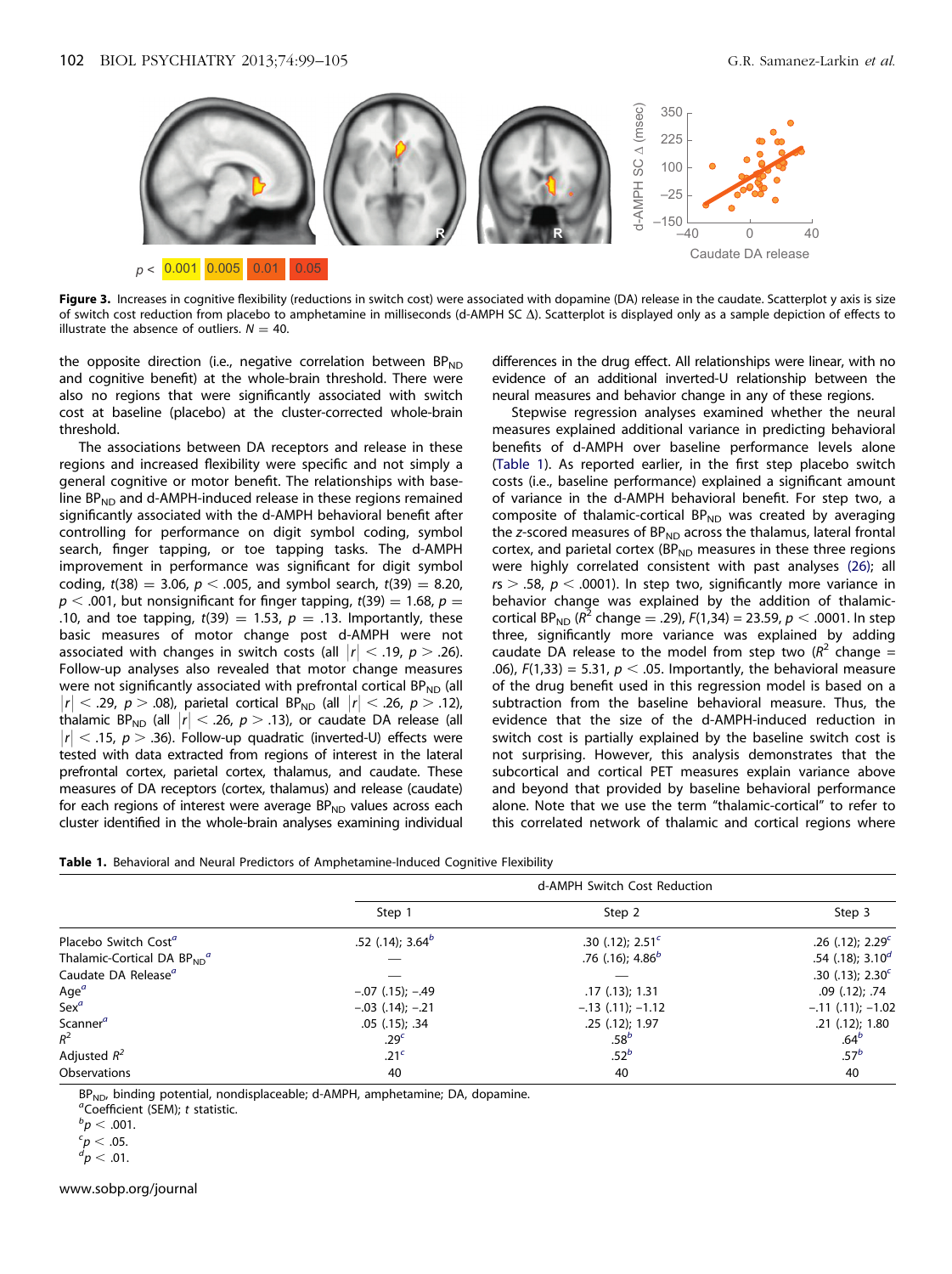

Figure 4. Structural equation model of the thalamocorticostriatal network effects on psychostimulant-enhanced cognitive flexibility. Path coefficients are standardized regression betas. The path between the thalamic-cortical latent variable and the thalamus manifest variable was fixed to an unstandardized coefficient of 1 during estimation. All paths are significant at  $p < .05$ . Lowercase encircled "e" indicates residual error variance terms. d-AMPH SC  $\Delta$  = switch cost reduction from placebo to amphetamine (expressed as an increase in flexibility).  $BP<sub>ND</sub>$ , binding potential, nondisplaceable.

receptor availability is associated with the effect of d-AMPH. We are not using the term to refer to the glutamatergic thalamocortical projections from thalamus to cortex.

In the full model (step three) thalamic-cortical  $BP_{ND}$  and caudate DA release were significant predictors of increased flexibility ([Table 1\)](#page-3-0), suggesting that they each contribute at least some unique variance. A structural equation model was used to formalize both the relationships between these regions and their unique effects on behavior change. A model in which thalamiccortical  $BP<sub>ND</sub>$  (represented as a single latent variable indexed by thalamic, frontal, and parietal  $BP_{ND}$ ) and caudate DA release are significantly correlated but also uniquely predict psychostimulant-enhanced cognitive flexibility provided a good fit to the data ( $\chi^2$ <sub>4</sub> = 4.69, p = .32; confirmatory fit index = .99, root mean square error of approximation  $=$  .066). The model is displayed in Figure 4 with path coefficients. All paths in the model are significant at  $p < .05$ . Although both thalamic-cortical  $BP<sub>ND</sub>$  and striatal DA release are significantly associated with behavior change, the model also demonstrates a partial mediation effect such that the influence of thalamic-cortical  $BP<sub>ND</sub>$  on stimulant-enhanced flexibility is partially mediated by the impact of thalamic-cortical  $BP_{ND}$  on DA release in the striatum (Sobel test = 2.20,  $p < .05$ ).

# Discussion

This study indicates that the psychostimulant d-AMPH generally enhances task switching in healthy young adults, with improvements exceeding those that can be explained by simple motor effects alone. The overall enhancement in task switching is consistent with both theoretical accounts of a role for DA in allowing switching of behavioral outputs [\(15\)](#page-6-0) and prior evidence that levodopa and methylphenidate reduce switch costs [\(12,13\)](#page-6-0) in patient populations. However, to our knowledge, this is the first study to demonstrate the beneficial effect of d-AMPH on switch costs in healthy human participants. As expected, there were significant individual differences in the degree to which d-AMPH reduced switch costs. Critically, the extent to which participants showed improvement in cognitive flexibility following d-AMPH was associated with individual differences in a dopaminergic network of cortical and subcortical brain regions.

Improvements in performance from placebo to d-AMPH were predicted by D2/D3 receptor availability in the lateral frontal and parietal cortices and thalamus. The localization of these relationships in lateral frontal and parietal regions is consistent with lesion studies and functional and structural imaging literature on task switching [\(3–5,7,8,22\)](#page-5-0). The evidence that individuals with a greater number of available (unoccupied) D2/D3 receptors show larger benefits of d-AMPH for task switching suggests that having more sites for DA to act in the thalamus and cortex aids in its enhancement of cognitive function.

The effects of cortical D2 engagement may be understood within existing models of prefrontal DA action [\(34\).](#page-6-0) According to this model, D1 and D2 receptors alter the response properties of prefrontal neurons, such that D1 receptors enhance the maintenance of information in working memory buffers by suppressing the ability of distracters to engage local circuitry, whereas D2 receptors lower the barriers for new or different information to gain access to these buffers, promoting flexibility. Updating has been shown to be linked more strongly to D2 receptor stimulation than D1 receptor stimulation [\(35,36\)](#page-6-0). In the context of task switching, enhancing D2 signaling may improve task switching by facilitating the accessibility of new information to working memory, thus preventing unnecessarily long maintenance of the prior task rule.

It is likely that any enhanced signaling here is occurring within an optimal range because excessive D2 signaling will degrade attentional performance by promoting distractibility [\(36,37\).](#page-6-0) It should also be noted that d-AMPH will have an impact on D1 receptors. The D2-sensitive ligand used in our study does not provide evidence about the relative D1 and D2 dominance in the cortex. Although there is strong pharmacologic and genetic evidence for a selective relationship between D2 receptor function and flexibility [\(20\)](#page-6-0), we did not measure D1 receptors here, and, at present, data linking PET measures to these specific state conditions is lacking.

Critically, a positive relationship was also found between DA release in the caudate and the psychostimulant enhancement of task switching. It has been suggested that striatal DA may play a more central role than cortical DA in flexibility [\(38\).](#page-6-0) Striatal DA has been shown to influence the neural efficiency of other dorsolateral striatal and prefrontal cortical regions, which directly influence switching behavior. Striatal DA may also serve a gating function on cortical connections [\(39,40\),](#page-6-0) which may aid in the continuous alternation of responses required by the task.

Although we found specific associations between DA receptors and release and the cognitive benefit of d-AMPH, it is important to acknowledge that the effects of these stimulants are not limited to the DA system. d-AMPH and methylphenidate also act on the norepinephrine transporter. Thus, this behavioral benefit is also likely to be partially dependent on other neurochemical systems [\(10,41\)](#page-6-0). Nevertheless, a significant portion of the variance in behavior change was accounted for by individual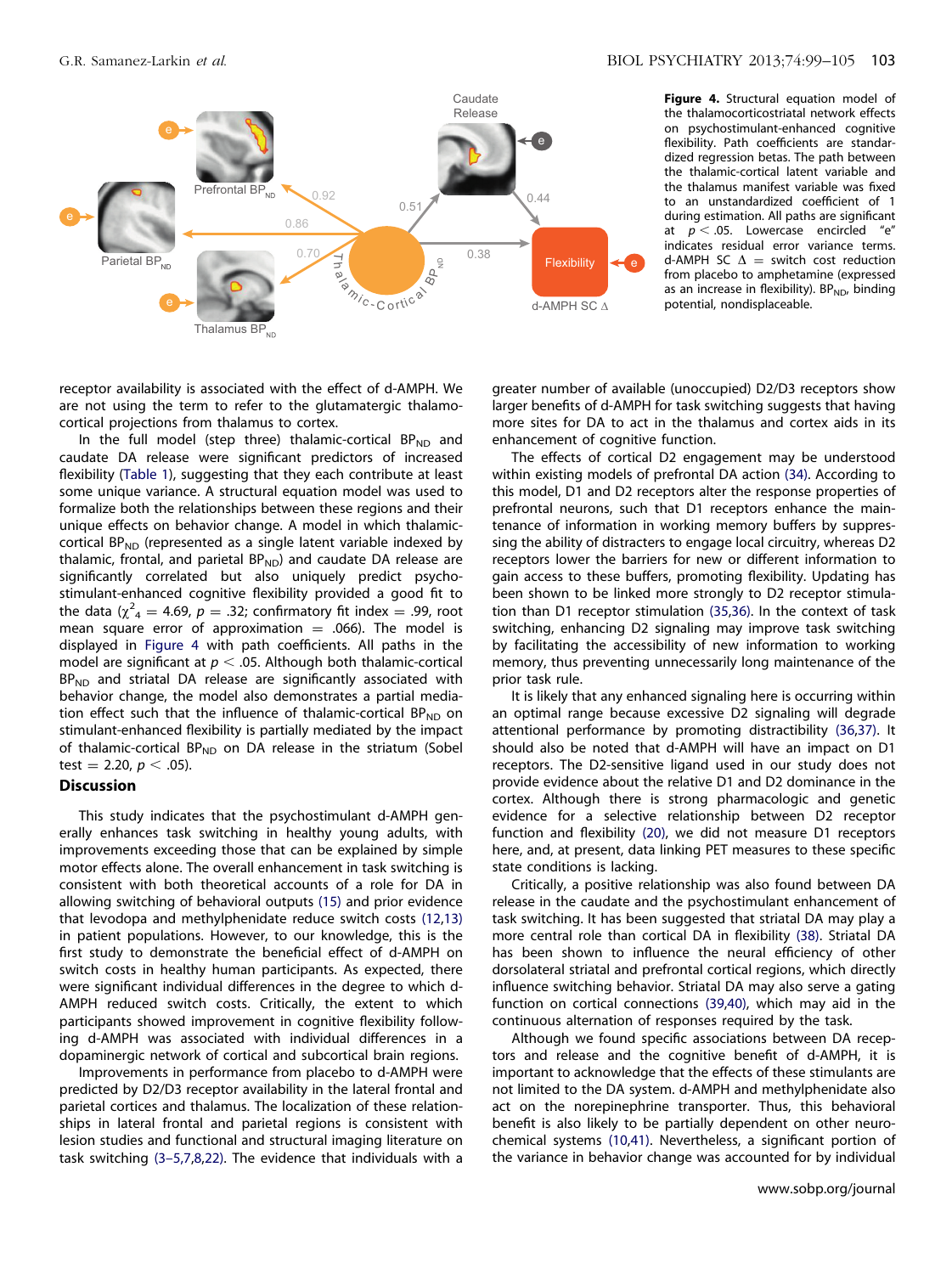<span id="page-5-0"></span>differences in DA binding potential and release (adjusted  $R^2$ range was .20–.38 across individual regions). We did not assess other neurochemical systems here, so it is not possible to examine potential relationships between behavior change and variability in the norepinephrine system or directly compare the size of the effects between neuromodulators.

Although previous studies have examined relationships between DA drug effects on other flexibility measures (e.g., reversal learning) and striatal DA function [\(42,43\),](#page-6-0) the goal of the whole-brain approach in this study was to better characterize the role of a broader DA network. A structural equation model was used to test the hypothesized associations between these cortical and subcortical effects and their relationship with psychostimulant-enhanced flexibility. The model supports the hypothesis that these regions compose a unified network but also make independent contributions to behavior change. The set of regions in this network is remarkably consistent with documented thalamocorticostriatal circuits [\(44,45\).](#page-6-0) Although thalamic activation has been reported in studies of task switching (1,2,8), it is rarely discussed. The results of our study support an important role for the thalamus in this dopaminergic network ([44,46–48](#page-6-0)). In previous discussions of the role of corticostriatal circuits in switching, there is an implicit assumption that the loops proceed through thalamic relays. However, the observation that D2/D3 binding potential in the thalamus influences the results suggests that there could be a more explicit influence of the thalamus that extends beyond an automatic relay. As such, we adopt the term "thalamocorticostriatal" in describing this network. Of course, a complete circuit model of these thalamic, cortical, and striatal regions necessarily includes gamma-aminobutyric acid– ergic and glutamatergic pathways that we did not measure here. Our use of the "network" terminology refers to the correlated DA receptor and release effects in thalamic, cortical, and striatal regions.

The results also demonstrate a partial mediation effect such that the thalamic and cortical receptor influence on stimulantenhanced flexibility is partially mediated by striatal DA release. The relationship between thalamic and cortical binding potential and striatal DA release is specified directionally for two reasons. First, the measure of DA release that we use in this study is d-AMPH induced and depends on baseline levels of DA receptors. Second, directionality is anatomically predicted by well-known dorsolateral prefrontal loops that include direct pathways from the prefrontal cortex to the striatum. Although we model directionality, more generally, it is possible that this relationship could be bidirectional. Although previous studies and theory have emphasized the opponent roles of the striatum and prefrontal cortex for supporting flexibility and stability, respectively [\(36\),](#page-6-0) our results suggest that both striatal and cortical regions may be serving complementary functions.

Some limitations in the study should be noted. The order of administration of placebo and drug was not counterbalanced. Although two sets of additional behavioral data suggest that the drug effects are larger than the task repetition effects (Results in Supplement 1), we cannot completely rule out the possibility that a portion of the variance in performance across participants may also be related to individual differences in learning ability [\(42](#page-6-0),[43\).](#page-6-0) Future studies will need to collect measures of both flexibility and learning to formally examine these potential relationships. Also, the present sample was composed entirely of healthy young adults. It is not clear whether the same relationships would be observed in a clinical sample [\(49,50\)](#page-6-0). Another important limitation is that the behavioral change was only examined

over a short time scale from a single dose of d-AMPH. We did not measure repeated exposure to the stimulant. It is possible that the flexibility benefits may plateau over time or even reverse with sensitization [\(51\)](#page-6-0). A related limitation of using a single dose of d-AMPH in this study is that we cannot establish dose–response curves with the available data.

An increasing number of otherwise healthy adults use psychostimulants for cognitive enhancement [\(19\)](#page-6-0). Despite the potential for addiction [\(52\),](#page-6-0) individuals will continue to use d-AMPH and other psychostimulants to manipulate their attention and arousal [\(53,54\).](#page-6-0) Our results suggest that there may be measurable aspects of variability in the DA system that predispose certain individuals to benefit from and hence use psychostimulants for cognitive enhancement. These factors may also influence the risk for abusing such medications. In a recent study, we found that increased DA release in the striatum was associated with increased self-reported desire for more d-AMPH [\(28\)](#page-6-0). Although we did not specifically measure the perceived cognitive benefits here, it is possible that such perceived cognitive effects of initial stimulant exposure may be an important part of the subjective experience that contributes to the later development of addiction [\(55\).](#page-6-0)

GRS-L was supported by National Institute of Mental Health Training Grant No. T32-MH018921, a National Institute on Aging postdoctoral fellowship (National Research Service Award F32- AG039131), and a National Institute on Aging Pathway to Independence Award (Grant No. K99-AG042596) during data analysis and manuscript preparation. This research was funded by National Institute on Drug Abuse (Grant No. R01-DA019670) to DHZ and was supported by Clinical and Translational Science Award No. UL1TR000445 from the National Center for Advancing Translational Science. The contents of this article are solely the responsibility of the authors and do not necessarily represent official views of the National Center for Advancing Translational Science or National Institutes of Health.

Thanks to Evan Shelby and Ashley Schwartzman for assistance with data collection and to Chrystyna Kouros and Lauren Atlas for advice on structural equation modeling.

All authors report no biomedical financial interest or potential conflicts of interest.

Supplementary material cited in this article is available online.

- 1. Kimberg DY, Aguirre GK, D'Esposito M (2000): Modulation of taskrelated neural activity in task-switching: An fMRI study. Brain Res Cogn Brain Res 10:189–196.
- 2. Sohn MH, Ursu S, Anderson JR, Stenger VA, Carter CS (2000): The role of prefrontal cortex and posterior parietal cortex in task switching. PNAS 97:13448–13453.
- 3. Aron AR, Monsell S, Sahakian BJ, Robbins TW (2004): A componential analysis of task-switching deficits associated with lesions of left and right frontal cortex. Brain 127:1561–1573.
- 4. Cools R, Ivry RB, D'Esposito M (2006): The human striatum is necessary for responding to changes in stimulus relevance. J Cogn Neurosci 18: 1973–1983.
- 5. Badre D, Wagner AD (2006): Computational and neurobiological mechanisms underlying cognitive flexibility. PNAS 103:7186–7191.
- 6. Esterman M, Chiu Y-C, Tamber-Rosenau BJ, Yantis S (2009): Decoding cognitive control in human parietal cortex. PNAS 106:17974–17979.
- 7. Gold BT, Powell DK, Xuan L, Jicha GA, Smith CD (2010): Age-related slowing of task switching is associated with decreased integrity of frontoparietal white matter. Neurobiol Aging 31:512–522.
- 8. Kim C, Johnson NF, Cilles SE, Gold BT (2011): Common and distinct mechanisms of cognitive flexibility in prefrontal cortex. J Neurosci 31: 4771–4779.